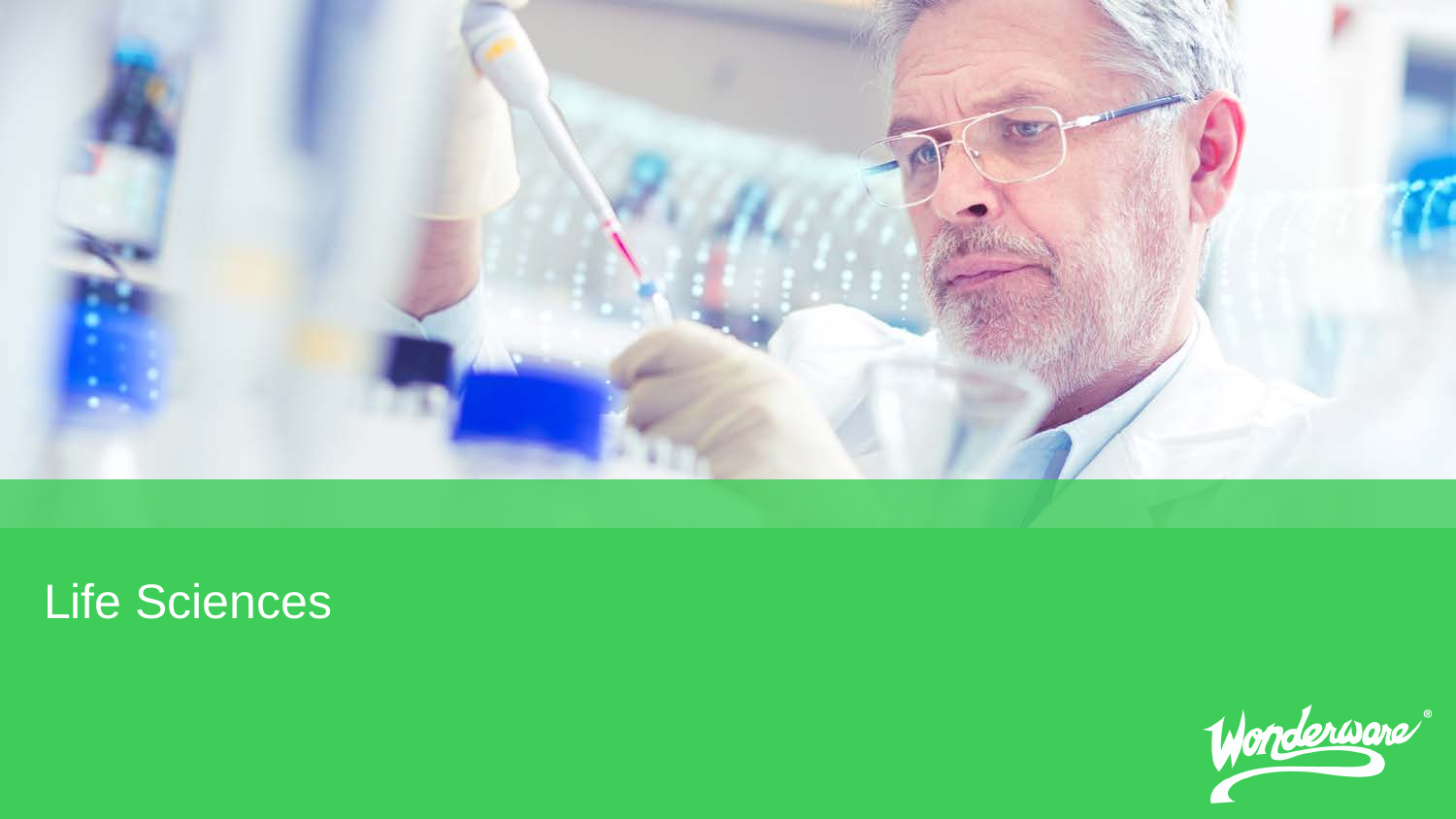### Baxter S.A. Lessines, Belgium

### **Goals**

- Increasing production capacity while significantly reducing manufacturing throughput time was a top priority for Baxter
- The new automation system needed to assist Baxter in achieving U.S. Food and Drug Administration (FDA) 21 CFR Part 11 compliance regulations

### **Challenges**

• Production management had to be centralized and include reporting, analysis, traceability and performance monitoring to adhere to FDA 21 CFR Part 11 regulations as well as European compliance standards

#### Results

- The implementation of the new Wonderware system doubled the manufacturing facility's productivity
- Baxter's manufacturing processes are now fully traceable and meet all FDA and European regulations
- Wonderware System Platform has enabled the BiiON engineers to create roughly 35 reusable generic objects, which are stored in a central library



"To be successful, strategic projects require excellent collaboration between the customer, the software vendor and integrator. By establishing the automation framework, Wonderware software solutions enabled our project teams to focus on productivity targets."

**Serge Bassem, CEO**  BiiON (Baxter System Integrator)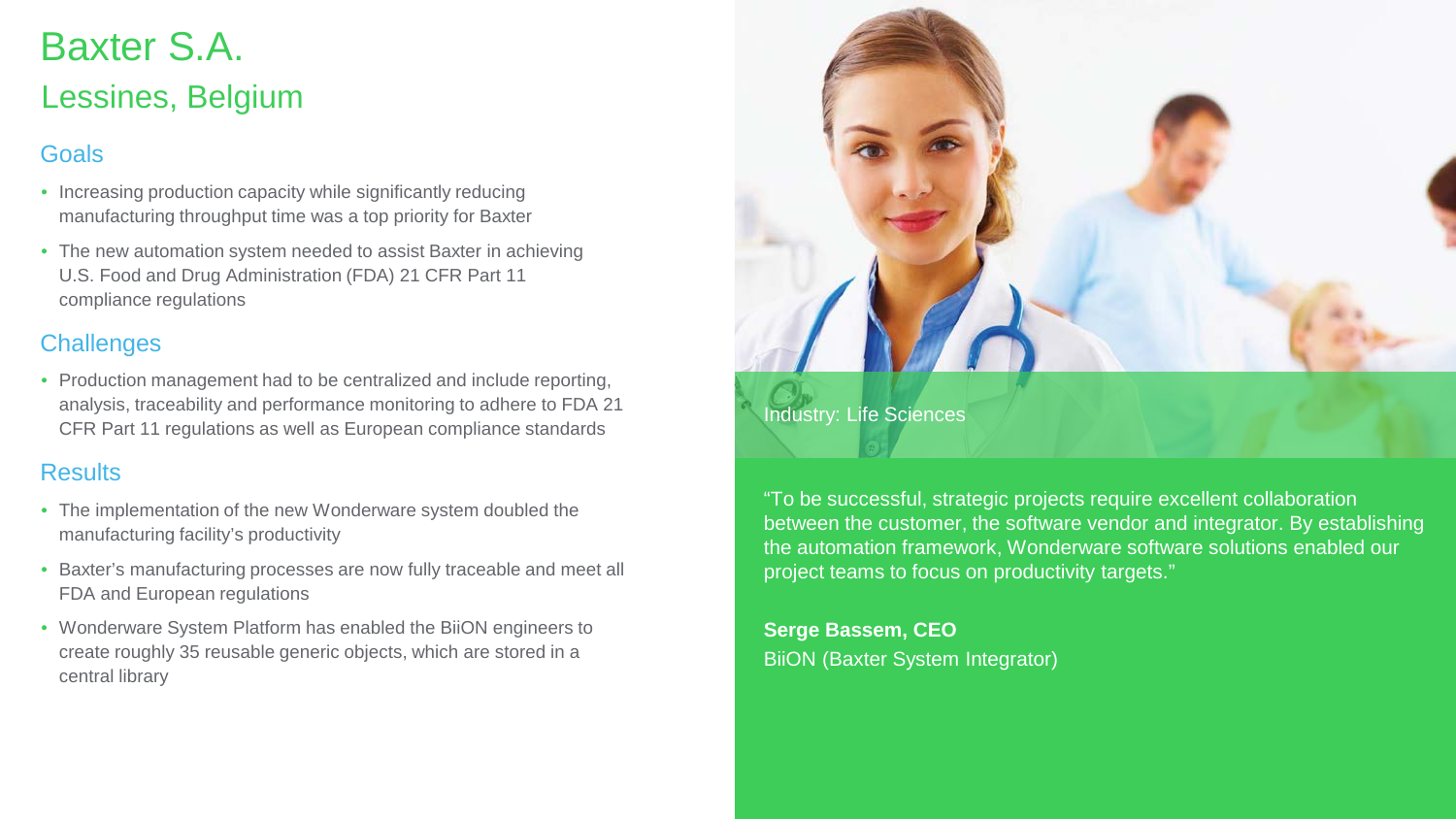## Fujirebio Diagnostics, Inc. Malvern, Pennsylvania

### Goals

• To replace an existing paper-based GMP record system and manual process with an electronic monitoring system

### **Challenges**

- A significant amount of time is spent each day manually reviewing reports
- The existing paper-based system was time consuming and vulnerable to reporting errors
- A new system must enable the company to remain in compliance with federal regulation

### **Results**

- The company's Electronic Initiative helps produce 75 million tests that are distributed throughout the world
- The solution is completely paperless and provides electronic record collection with electronic signatures while maintaining 21 CFR compliance and ISO 9001 and 13485 certification
- The equipment monitoring system saves about 1,100 man hours per year
- The tasks related to manually logging equipment parameters and reviewing paper logs and charts is eliminated and has reduced data reviewing time from 15+ hours to just minutes
- Electronic monitoring saves 2/3 of time, or about 10 hours per month in quality assurance



#### Industry: Life Sciences

"The largest benefit of the equipment monitoring system is that we are logging automatically now rather than manually, so it's saving us about 1,100 man hours per year."

**Josh Zimmer,** Quality Engineer Fujirebio Diagnostics, Inc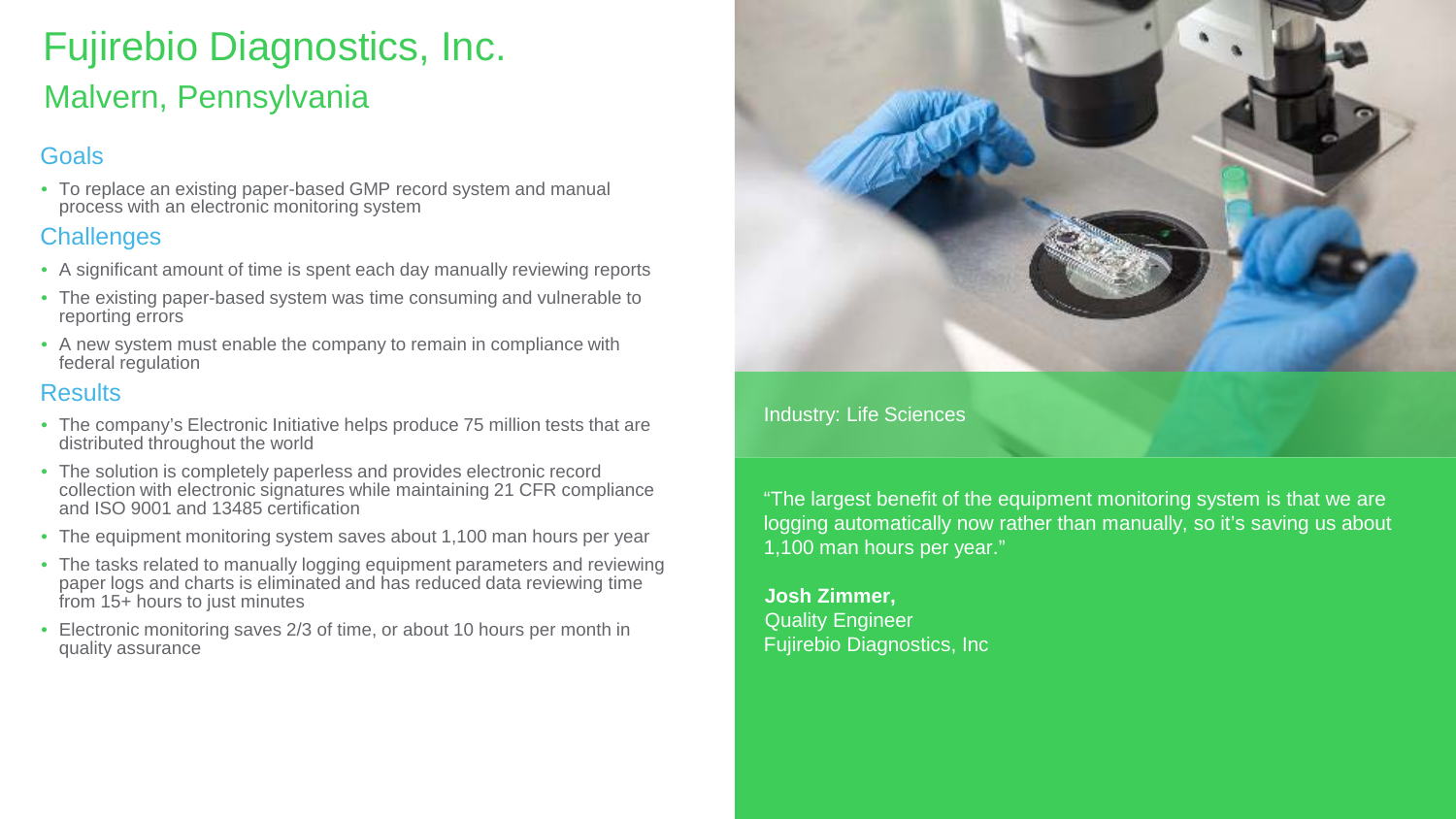### Rottendorf Pharma GmbH Germany

### **Goals**

- Monitoring of production, laboratory and storage conditions throughout the enterprise
- Proper collection and long-term preservation of monitoring and process data
- Visualization and distribution of alarms and notifications
- Flexible data analysis and standard reporting
- FDA-compliant storage of GMP-relevant parameters

### **Challenges**

- Monitor environmental conditions through a multi-stage alarm system
- Compliance with legal requirements and regulations
- Qualified system environment/application
- GMP-compliant user administration
- High product safety combined with maximum production flexibility

#### **Results**

- Collection, analysis and storage of GMP- critical parameters including differential pressure, temperature e relative humidity - in production, laboratory and storage areas.
- System-generated users alarms in case of specification violation, including escalation mechanisms



"Individual GMP-compliant automated systems bring benefits especially in situations where consistently high quality and flawless monitoring of manufacturing conditions are required.

**Hironobu Hirakawa** Development Manager